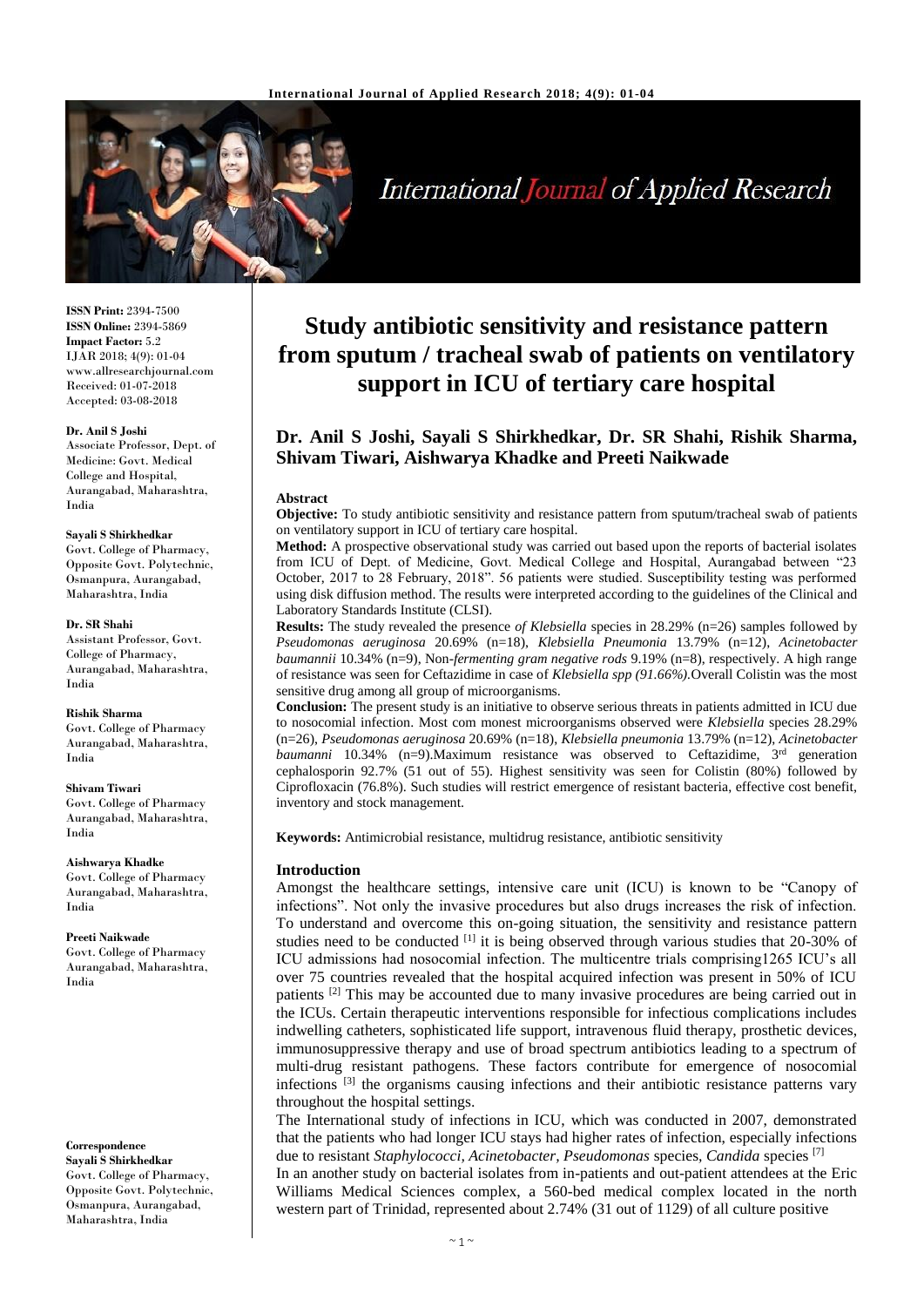isolates from clinical sources [8] *Pseudomonas aeruginosa*  and *Enterobacteriaceae* species are the major cause of Healthcare associated infections (HAI's) often with significant drug resistance leading to increased morbidity and mortality. Approximately, 2-10% of *P. aeruginosa* are resistant to all available treatments [7]

EPIC II study showed that 51% of patients were considered to be infected while admitted in ICU. The infection was of respiratory origin in 64% of cases. *S. aureus* (20.5%) was the most frequent organism isolated, despite the overall predominance of Gram-negative organisms as a group: 62.2% (*E. coli*, *Enterobacter* spp., *Klebsiella* spp., *Pseudomonas* spp. and *Acinetobacter* spp.) [9]

The aim of the present research is to study the antibiotic resistance and sensitivity patterns for patients admitted in ICU Department of Medicine of Government Medical College and Hospital, Aurangabad.

### **Materials and Method**

A prospective observational study was carried out based upon the reports of bacterial isolates from ICU of Department of Medicine, Govt. Medical College and Hospital, Aurangabad with 16 beds between the periods **"23**  October, 2017 to 28 February, 2018". Out of all patients admitted, 56 patients were studied.

The approval from Institutional Ethics Committee was granted and approved on date 23 October 2017 with No. Pharma/IEC-GMCA/518/2017. Individual patient's

informed consent was taken since the patient file was taken for collecting the diagnostics and therapeutic data. Susceptibility testing was performed using disk diffusion method. The results were interpreted according to the guidelines of the Clinical and Laboratory Standards Institute  $\overline{C}$ LSI)

# **Results**

For the present study the mean age group was between 30- 39 years in which 58.92% were males and 41.08% females.

*Klebsiella* species was seen in 28.29% (n=26) samples, followed by *Pseudomonas aeruginosa* 20.69% (n=18), *Klebsiella Pneumonia* 13.79% (n=12), *Acinetobacter baumanni* 10.34% (n=9), Non-fermenting *gram negative rods* 9.19% (n=8), *Acinetobacter spp* 3.45% (n=3), Non-*Fragmenting gram negative rods,* Non-pigmented *gram negative rods* and *E. Coli* 3.57% (n=2), *Staphylococcus aureus,* Non-pigmented *Pseudomonas aeruginosa, Acinetobacter iwoffi,* and *proteus spp* had an incidence of 1.14% (n=1). Table 1 shows the distribution of various microorganisms.

For *Klebsiella spp,* ciprofloxacin 30% (n=6) was found to be the most sensitive antibiotic and Ceftazidime  $91.66\%$  (n=22) was the most resistant antibiotic. Similar pattern was observed in *Pseudomonas aeruginosa.* Maximum resistance was observed for Ceftazidime, 3<sup>rd</sup> generation cephalosporin 92.7% (51 out of 55). Colistin was found to be the most sensitive drug with overall sensitivity 80% (8/10).

**Table 1:** Frequency and percentage of bacterial species

| <b>Microorganisms</b>                | <b>Frequency</b>            | Percentage (%) |
|--------------------------------------|-----------------------------|----------------|
| Klebsiella. Spp.                     | 26                          | 28.29          |
| Pseudomonas aeruginosa               | 18                          | 20.69          |
| Klebsiella. Pneumonia                | 12                          | 13.79          |
| Acinetobacter baumanni               | 9                           | 10.34          |
| Non-fermenting gram-ve rods          | 8                           | 9.19           |
| Acinetobacter species                | 3                           | 3.45           |
| Non-pigmented Pseudomonas aeruginosa | $\mathcal{D}_{\mathcal{L}}$ | 2.29           |
| Non-fragmenting gram-ve rods         | 2                           | 2.29           |
| Escherichia coli                     | $\mathcal{D}_{\mathcal{A}}$ | 2.29           |
| Staphylococcus aureus                |                             | 1.14           |
| Acinetobacter iwoffi                 |                             | 1.14           |
| Non-pigmented gram negative rods     |                             | 1.14           |
| Proteus spp.                         |                             | 1.14           |



 $~\sim$  2  $~\sim$ Fig 1: Frequency of microorganism growth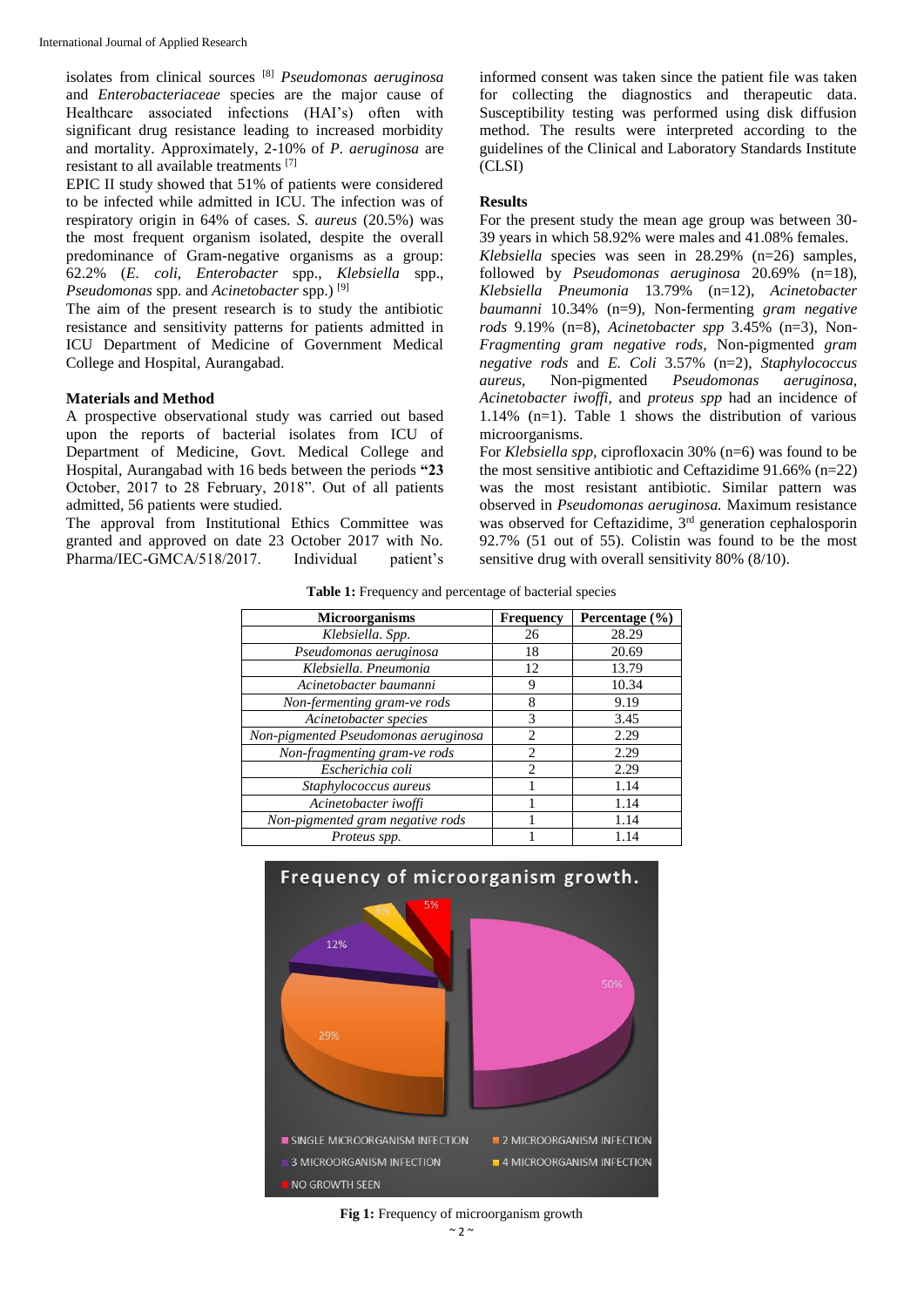| <b>Antibiotic</b>             | <b>Frequency of Test</b> | <b>Name of Organism</b> | <b>Frequency of tested</b> | Sensitivity $(\% )$       |
|-------------------------------|--------------------------|-------------------------|----------------------------|---------------------------|
|                               |                          |                         | in organism                | $(n = Samples found)$     |
| Ceftazidime                   | 78                       | Klebsiella. spp         | 23                         | $4.34\%$ (n=1)            |
|                               |                          | Pseudomonas aeruginosa  | 16                         | $\overline{37.5\%}$ (n=6) |
|                               |                          | Klebsiella pneumonia    | $\overline{7}$             | $0\%$ (n=0)               |
|                               |                          | Acinetobacter baumanni  | $\overline{9}$             | $22.22\%$ (n=2)           |
| Ciprofloxacin                 | 82                       | Klebsiella. spp         | 26                         | $23.07\%$ (n=6)           |
|                               |                          | Pseudomonas aeruginosa  | 16                         | 43.75% $(n=7)$            |
|                               |                          | Klebsiella pneumonia    | 12                         | $25\%$ (n=3)              |
|                               |                          | Acinetobacter baumanni  | 9                          | $22.22\%$ (n=2)           |
| Piperacillin + Tazobactum     | 53                       | Klebsiella spp          | 15                         | $20\%$ (n=3)              |
|                               |                          | Pseudomonas aeruginosa  | $\overline{9}$             | $33.33\%$ (n=3)           |
|                               |                          | Klebsiella pneumonia    | 8                          | $25\%$ (n=2)              |
|                               |                          | Acinetobacter baumanni  | 5                          | 40% $(n=2)$               |
| Ceftazidime + Clavulanic acid | 46                       | Klebsiella spp          | 18                         | $16.66\%$ (n=3)           |
|                               |                          | Pseudomonas aeruginosa  | 10                         | $20\%$ (n=2)              |
|                               |                          | Klebsiella pneumonia    | 3                          | $0\%$ (n=0)               |
|                               |                          | Acinetobacter baumanni  | $\overline{4}$             | $0\%$ (n=0)               |
| Amikacin                      |                          | Klebsiella spp          | 17                         | $17.64\%$ (n=3)           |
|                               | 46                       | Pseudomonas aeruginosa  | 8                          | $37.5\%$ (n=3)            |
|                               |                          | Klebsiella, pneumonia   | $\overline{\mathbf{3}}$    | $0\%$ (n=0)               |
|                               |                          | Acinetobacter baumanni  | $\overline{3}$             | $0\%$ (n=0)               |
| Cefotaxime                    | 37                       | Klebsiella spp          | 13                         | $7.69\%$ (n=1)            |
|                               |                          | Pseudomonas aeruginosa  | 6                          | $33.33\%$ (n=2)           |
|                               |                          | Klebsiella pneumonia    | $\overline{7}$             | $28.57\%$ (n=2)           |
|                               |                          | Acinetobacter baumanni  | $\overline{7}$             | $14.28\%$ (n=1)           |
| Ceftriaxone                   | 30                       | Klebsiella spp          | 8                          | $0\%$ (n=0)               |
|                               |                          | Pseudomonas aeruginosa  | 8                          | $37.5\%$ (n=3)            |
|                               |                          | Klebsiella pneumonia    | 9                          | $0\%$ (n=0)               |
|                               |                          | Acinetobacter baumanni  | $\overline{7}$             | $14.28\%$ (n=1)           |
| Meropenem                     | 28                       | Klebsiella spp          | 11                         | $27.27\%$ (n=3)           |
|                               |                          | Pseudomonas aeruginosa  | $\overline{4}$             | $50\%$ (n=2)              |
|                               |                          | Klebsiella pneumonia    | 5                          | $\frac{60}{60}$ (n=3)     |
|                               |                          | Acinetobacter baumanni  | 5                          | 40% $(n=2)$               |
| Cefaperazone                  | 24                       | Klebsiella spp          | $\overline{9}$             | $0\%$ (n=0)               |
|                               |                          | Pseudomonas aeruginosa  | 5                          | $60\%$ (n=3)              |
|                               |                          | Klebsiella pneumonia    | 5                          | $0\%$ (n=0)               |
|                               |                          | Acinetobacter baumanni  | 5                          | $\frac{40\% (n=2)}{2}$    |
| Colistin                      | 10                       | Klebsiella spp          | $\mathbf{1}$               | $100\%$ (n=1)             |
|                               |                          | Pseudomonas aeruginosa  | 6                          | 83.33% (n=5)              |
|                               |                          | Klebsiella pneumonia    | $\mathbf{1}$               | $100\%$ (n=1)             |
|                               |                          | Acinetobacter baumanni  | 1                          | $100\% (n=1)$             |

#### **Table 2:** Antibiotic susceptibility pattern

# **Discussion**

The study revealed the presence *of Klebsiella* species in 28.29% (n=26) samples followed by *Pseudomonas aeruginosa* 20.69% (n=18), *Klebsiella Pneumonia* 13.79% (n=12), *Acinetobacter baumanni* 10.34% (n=9), Nonfermenting *gram negative rods* 9.19% (n=8), *Acinetobacter spp* 3.45% (n=3), Non-Fragmenting *gram negative rods,*  Non-pigmented *gram negative rods* and *E. Coli* 3.57% (n=2), *Staphylococcus aureus,* Non-pigmented *Pseudomonas aeruginosa, Acinetobacter iwoffi,* and *proteus spp* had an incidence of 1.14% (n=1). Similar results were observed in the study by Mahin Jamshidi *et al* titled, "Antimicrobial resistance pattern among intensive care unit patients." The study revealed that the most frequent gram negative microorganisms were *P. aeruginosa* (43.2%) and *Klebsiella spp* (33.7%); *Staphylococcus aureus* (39.2%) was most common gram positive microorganism isolated [7].

The frequency for the growth of microorganism was observed as follows: 50% patients (28/56) single microorganism, 28.57% patients (16/56) two microorganisms, 12.50% patients (7/56) three microorganism, and 3.57% patients (2/56) 4 microorganisms, respectively. The study also revealed that 5.35% (3/56) of patients were sterile throughout the stay. Fig.1 shows the distribution for frequency of microorganisms growth.

The incidence of single microorganism growth was highest as compared to the multiple microorganisms though very few of them were infectious. This may be accounted to good infection control practices like maintenance of good hygienic conditions, and following proper sampling procedures and other invasive techniques.

A similar pattern was observed in the study entitled, "Nosocomial bacterial infections and their antimicrobial susceptibility patterns among patients in intensive care units: A cross sectional study" by Peter Agaba *et al*. of Uganda. The data revealed that 32 patients developed nosocomial infection and a total of 52 isolates were obtained. About 20 (62.5%) of the patients grew one organism, 11 (34.37%) grew two organisms and only 1  $(3.12\%)$  patient grew three organisms  $^{[23]}$ .

A high resistance was seen for the drug Ceftazidime, *Klebsiella spp (91.66%), Pseudomonas aeruginosa* (62.5%) and *Klebsiella pneumonia (100%)*, respectively, while the drug Ciprofloxacin was sensitive. Table 2 shows the detailed distribution of sensitivity and resistance pattern.

The study titled, "Antimicrobial resistance pattern among aerobic gram negative bacilli of lower respiratory tract specimens of Intensive Care Unit patients in a neuro centre" of Bangalore by H.B. Veena Kumari, *et al* reported *Pseudomonas aeruginosa* of tracheal and bronchial specimens showed 59.8% and 40% resistance to Amikacin,